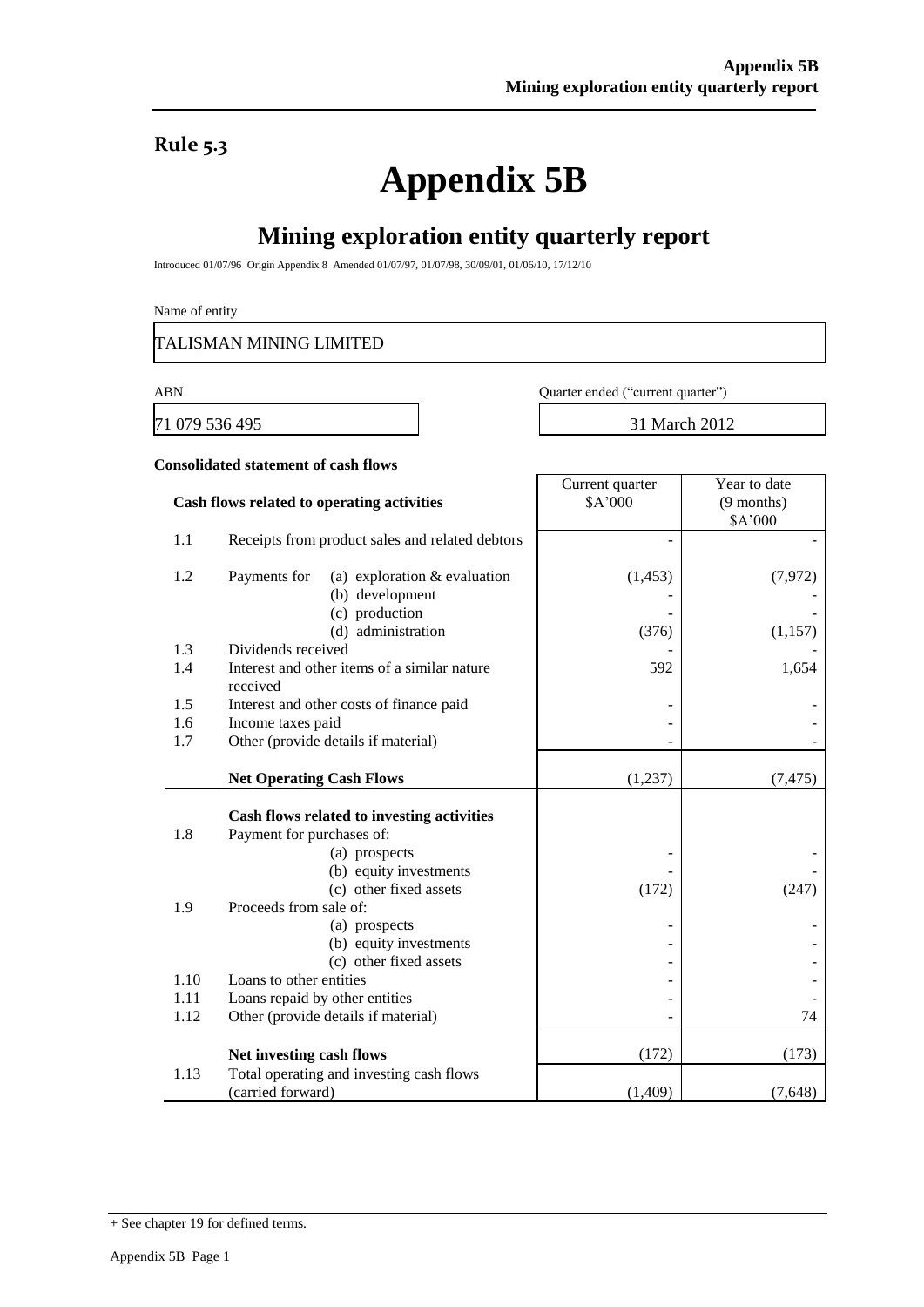| 1.13         | Total operating and investing cash flows                                            |         |          |
|--------------|-------------------------------------------------------------------------------------|---------|----------|
|              | (brought forward)                                                                   | (1,409) | (7,648)  |
|              |                                                                                     |         |          |
|              | Cash flows related to financing activities                                          |         |          |
| 1.14         | Proceeds from issues of shares, options, etc.                                       |         | 220      |
| 1.15         | Proceeds from sale of forfeited shares                                              |         |          |
| 1.16         | Proceeds from borrowings                                                            |         |          |
| 1.17         | Repayment of borrowings                                                             |         |          |
| 1.18         | Dividends paid                                                                      |         |          |
| 1.19         | Other (provide details if material)                                                 |         |          |
|              | Net financing cash flows                                                            |         | 220      |
|              | Net increase (decrease) in cash held                                                | (1,409) | (7, 428) |
| 1.20<br>1.21 | Cash at beginning of quarter/year to date<br>Exchange rate adjustments to item 1.20 | 37,420  | 43,439   |
| 1.22         | Cash at end of quarter                                                              | 36,011  | 36,011   |

#### **Payments to directors of the entity and associates of the directors Payments to related entities of the entity and associates of the related entities**

|      |                                                                  | Current quarter<br>\$A'000 |
|------|------------------------------------------------------------------|----------------------------|
| 1.23 | Aggregate amount of payments to the parties included in item 1.2 | 232                        |
| 1.24 | Aggregate amount of loans to the parties included in item 1.10   |                            |

1.25 Explanation necessary for an understanding of the transactions

Remuneration to Directors.

#### **Non-cash financing and investing activities**

2.1 Details of financing and investing transactions which have had a material effect on consolidated assets and liabilities but did not involve cash flows

N/A

2.2 Details of outlays made by other entities to establish or increase their share in projects in which the reporting entity has an interest

N/A

<sup>+</sup> See chapter 19 for defined terms.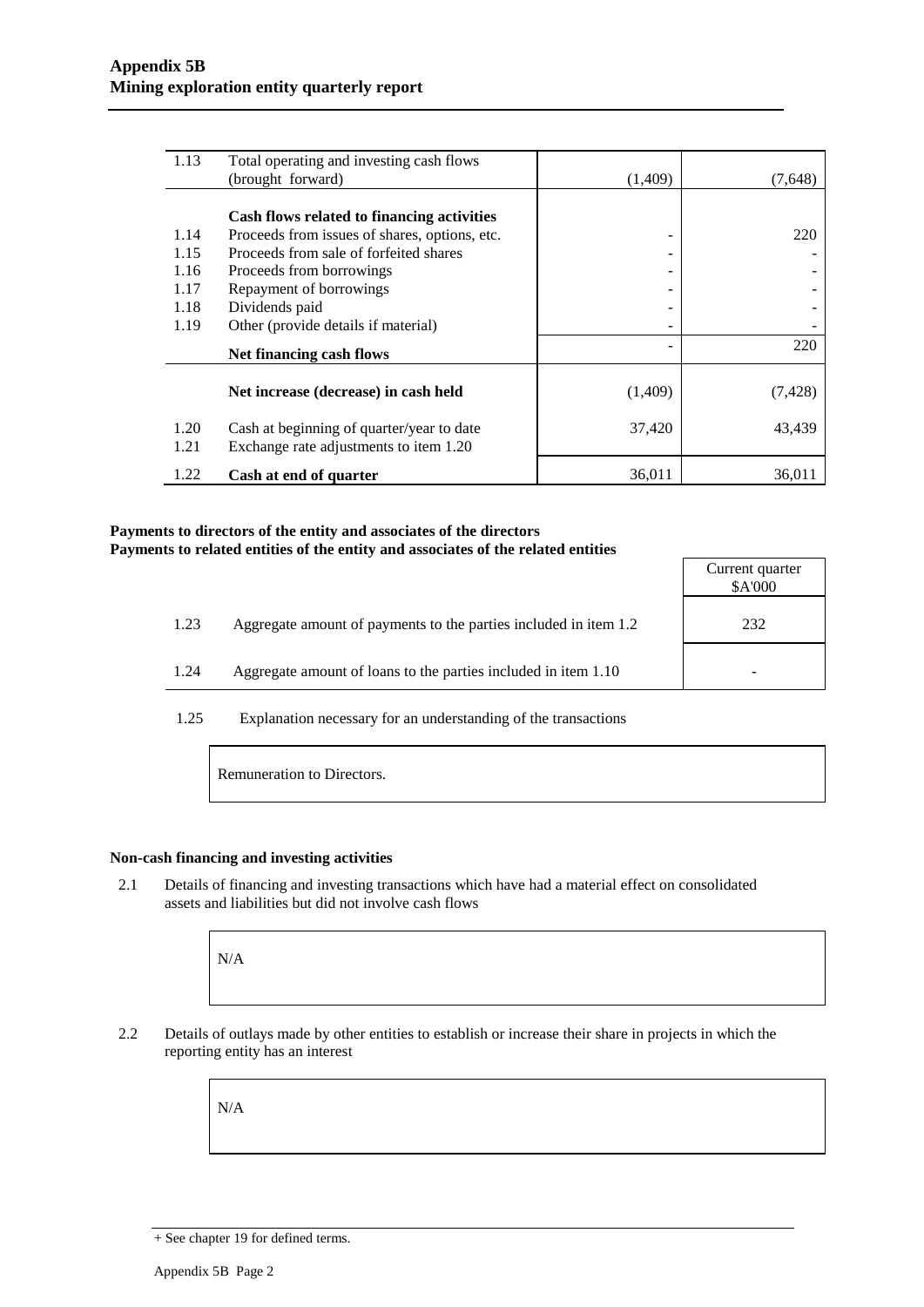$\overline{\phantom{a}}$ 

#### **Financing facilities available**

*Add notes as necessary for an understanding of the position.*

|     |                             | Amount available<br>\$A'000 | Amount used<br>\$A'000 |
|-----|-----------------------------|-----------------------------|------------------------|
| 3.1 | Loan facilities             | ۰                           | -                      |
| 3.2 | Credit standby arrangements | $\overline{\phantom{0}}$    | -                      |

#### **Estimated cash outflows for next quarter**

|     | л.                         | \$A'000                  |
|-----|----------------------------|--------------------------|
| 4.1 | Exploration and evaluation | 3,750                    |
| 4.2 | Development                | $\overline{\phantom{a}}$ |
| 4.3 | Production                 | ٠                        |
| 4.4 | Administration             | 350                      |
|     | <b>Total</b>               | 4,100                    |

#### **Reconciliation of cash**

|     | Reconciliation of cash at the end of the quarter (as<br>shown in the consolidated statement of cash flows) to<br>the related items in the accounts is as follows. | Current quarter<br>\$A'000 | Previous quarter<br>\$A'000 |
|-----|-------------------------------------------------------------------------------------------------------------------------------------------------------------------|----------------------------|-----------------------------|
| 5.1 | Cash on hand and at bank                                                                                                                                          | 1,533                      | 481                         |
| 5.2 | Deposits at call                                                                                                                                                  | 34,478                     | 36,939                      |
| 5.3 | Bank overdraft                                                                                                                                                    |                            |                             |
| 5.4 | Other (provide details)                                                                                                                                           |                            |                             |
|     | <b>Total: cash at end of quarter</b> (item 1.22)                                                                                                                  | 36,011                     | 37,420                      |

<sup>+</sup> See chapter 19 for defined terms.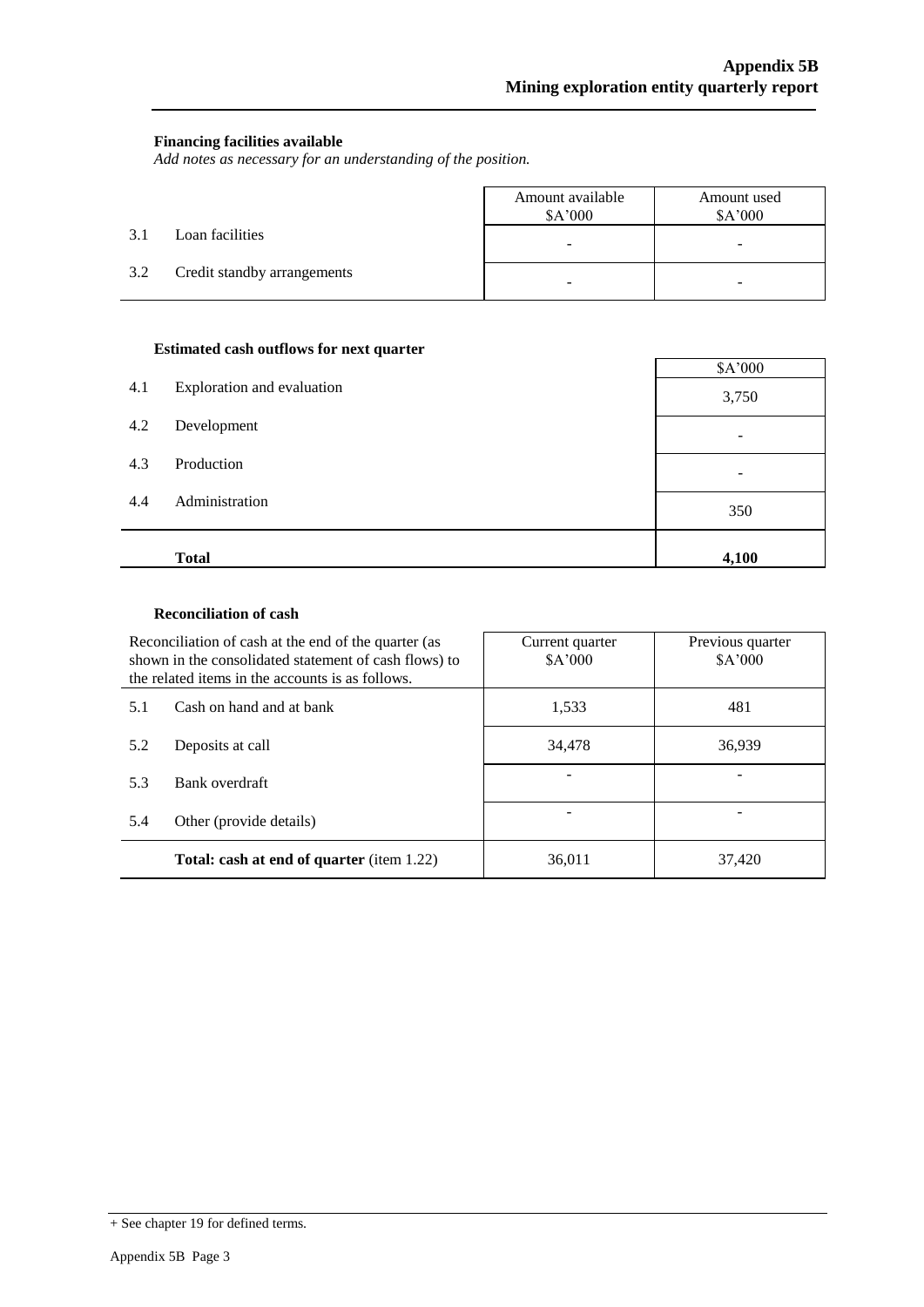#### **Changes in interests in mining tenements**

|     |                                                                     | Tenement<br>reference | Nature of interest<br>(note (2)) | Interest at<br>beginning of<br>quarter | Interest at<br>end of<br>quarter |
|-----|---------------------------------------------------------------------|-----------------------|----------------------------------|----------------------------------------|----------------------------------|
| 6.1 | Interests in mining<br>tenements relinquished,<br>reduced or lapsed | N/A                   |                                  |                                        |                                  |
| 6.2 | Interests in mining<br>tenements acquired or<br>increased           | N/A                   |                                  |                                        |                                  |

#### **Issued and quoted securities at end of current quarter**

*Description includes rate of interest and any redemption or conversion rights together with prices and dates.*

|     |                                                                                                                                               | Total number | Number quoted | Issue price per<br>security (see note<br>$3)$ (cents) | Amount paid up<br>per security (see<br>note 3) (cents) |
|-----|-----------------------------------------------------------------------------------------------------------------------------------------------|--------------|---------------|-------------------------------------------------------|--------------------------------------------------------|
| 7.1 | Preference<br><sup>+</sup> securities<br>(description)                                                                                        |              |               |                                                       |                                                        |
| 7.2 | Changes during<br>quarter<br>(a) Increases<br>through issues<br>(b) Decreases<br>through returns<br>of capital, buy-<br>backs,<br>redemptions |              |               |                                                       |                                                        |
| 7.3 | +Ordinary<br>securities                                                                                                                       | 131,538,627  | 131,538,627   |                                                       |                                                        |
| 7.4 | Changes during<br>quarter<br>(a) Increases<br>through issues                                                                                  |              |               |                                                       |                                                        |
|     | (b) Decreases<br>through returns<br>of capital, buy-<br>backs                                                                                 |              |               |                                                       |                                                        |

<sup>+</sup> See chapter 19 for defined terms.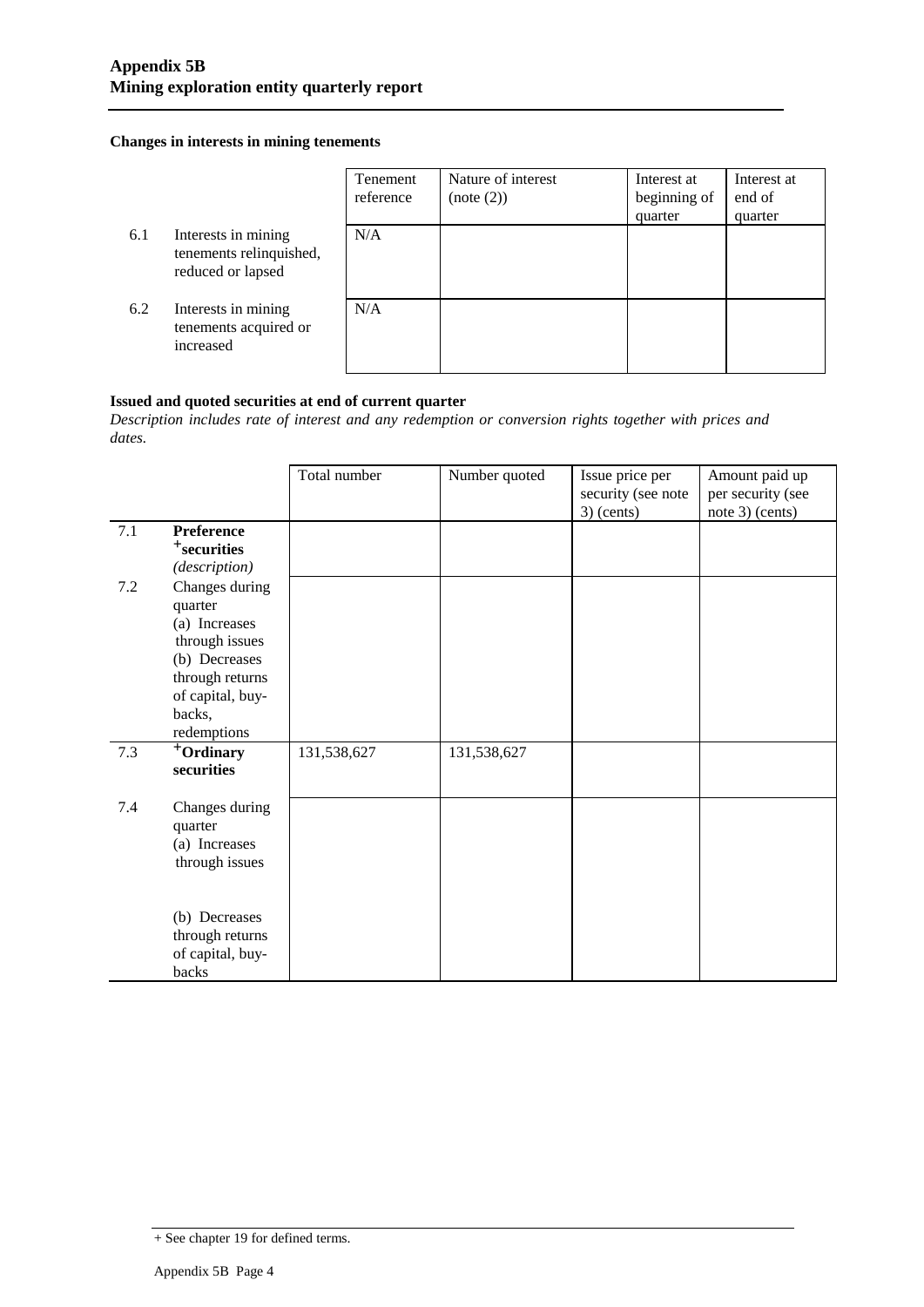| 7.5  | <sup>+</sup> Convertible | $\overline{a}$ | $\ddot{\phantom{1}}$ | $\overline{a}$ | $\bar{\phantom{a}}$ |
|------|--------------------------|----------------|----------------------|----------------|---------------------|
|      | debt securities          |                |                      |                |                     |
|      | (description)            |                |                      |                |                     |
| 7.6  | Changes during           |                |                      |                |                     |
|      | quarter                  |                |                      |                |                     |
|      | (a) Increases            | $\overline{a}$ |                      |                |                     |
|      | through issues           |                |                      |                |                     |
|      | (b) Decreases            | $\overline{a}$ |                      |                |                     |
|      | through                  |                |                      |                |                     |
|      | securities               |                |                      |                |                     |
|      | matured,                 |                |                      |                |                     |
|      | converted                |                |                      |                |                     |
| 7.7  | <b>Options</b>           |                |                      | Exercise price | Expiry date         |
|      | (description and         | 250,000        |                      | \$1.27         | 30/11/2013          |
|      | conversion               | 250,000        |                      | \$1.35         | 30/11/2013          |
|      | factor)                  | 250,000        |                      | \$1.44         | 30/11/2013          |
|      |                          | 250,000        |                      | \$1.53         | 30/11/2013          |
|      |                          | 50,000         |                      | \$1.03         | 14/09/2012          |
|      |                          | 50,000         |                      | \$1.19         | 14/03/2014          |
|      |                          | 2,250,000      |                      | \$0.50         | 30/06/2013          |
|      |                          | 1,500,000      |                      | \$0.60         | 30/06/2013          |
|      |                          | 2,250,000      |                      | \$0.70         | 30/06/2013          |
|      |                          | 400,000        |                      | \$1.00         | 30/11/2013          |
|      |                          | 200,000        |                      | \$1.10         | 30/11/2013          |
|      |                          | 200,000        |                      | \$1.20         | 30/11/2013          |
|      |                          | 200,000        |                      | \$1.30         | 30/11/2013          |
|      |                          | 200,000        |                      | \$0.95         | 30/06/2013          |
|      |                          | 25,000         |                      | \$1.32         | 27/04/2013          |
|      |                          | 125,000        |                      | \$0.90         | 31/07/2014          |
|      |                          | 125,000        |                      | \$0.97         | 31/07/2014          |
|      |                          | 125,000        |                      | \$1.03         | 31/07/2014          |
|      |                          | 125,000        |                      | \$1.09         | 31/07/2014          |
|      |                          | 475,000        |                      | \$0.69         | 31/12/2014          |
|      |                          | 500,000        |                      | \$0.73         | 31/12/2014          |
|      |                          | 550,000        |                      | \$0.78         | 31/12/2014          |
|      |                          | 400,000        |                      | \$0.83         | 31/12/2014          |
|      |                          | 400,000        |                      | \$0.85         | 31/12/2014          |
|      |                          | 750,000        |                      | \$0.72         | 31/10/2014          |
|      |                          | 750,000        |                      | \$0.80         | 31/10/2014          |
|      |                          | 750,000        |                      | \$1.00         | 31/10/2014          |
|      |                          | 750,000        |                      | \$1.12         | 31/10/2014          |
|      |                          | 250,000        |                      | \$1.02         | 31/07/2015          |
|      |                          | 250,000        |                      | \$1.13         | 31/07/2015          |
|      |                          | 250,000        |                      | \$1.41         | 31/07/2015          |
|      |                          | 250,000        |                      | \$1.53         | 31/07/2015          |
| 7.8  | Issued during            | 250,000        | $\overline{a}$       | \$1.02         | 31/07/2015          |
|      | quarter                  | 250,000        |                      | \$1.13         | 31/07/2015          |
|      |                          | 250,000        |                      | \$1.41         | 31/07/2015          |
|      |                          | 250,000        |                      | \$1.53         | 31/07/2015          |
| 7.9  | Exercised                | $\overline{a}$ | $\overline{a}$       | $\overline{a}$ | L.                  |
|      | during quarter           |                |                      |                |                     |
| 7.10 | Expired during           |                | $\overline{a}$       | $\overline{a}$ | $\overline{a}$      |
|      | quarter                  |                |                      |                |                     |

<sup>+</sup> See chapter 19 for defined terms.